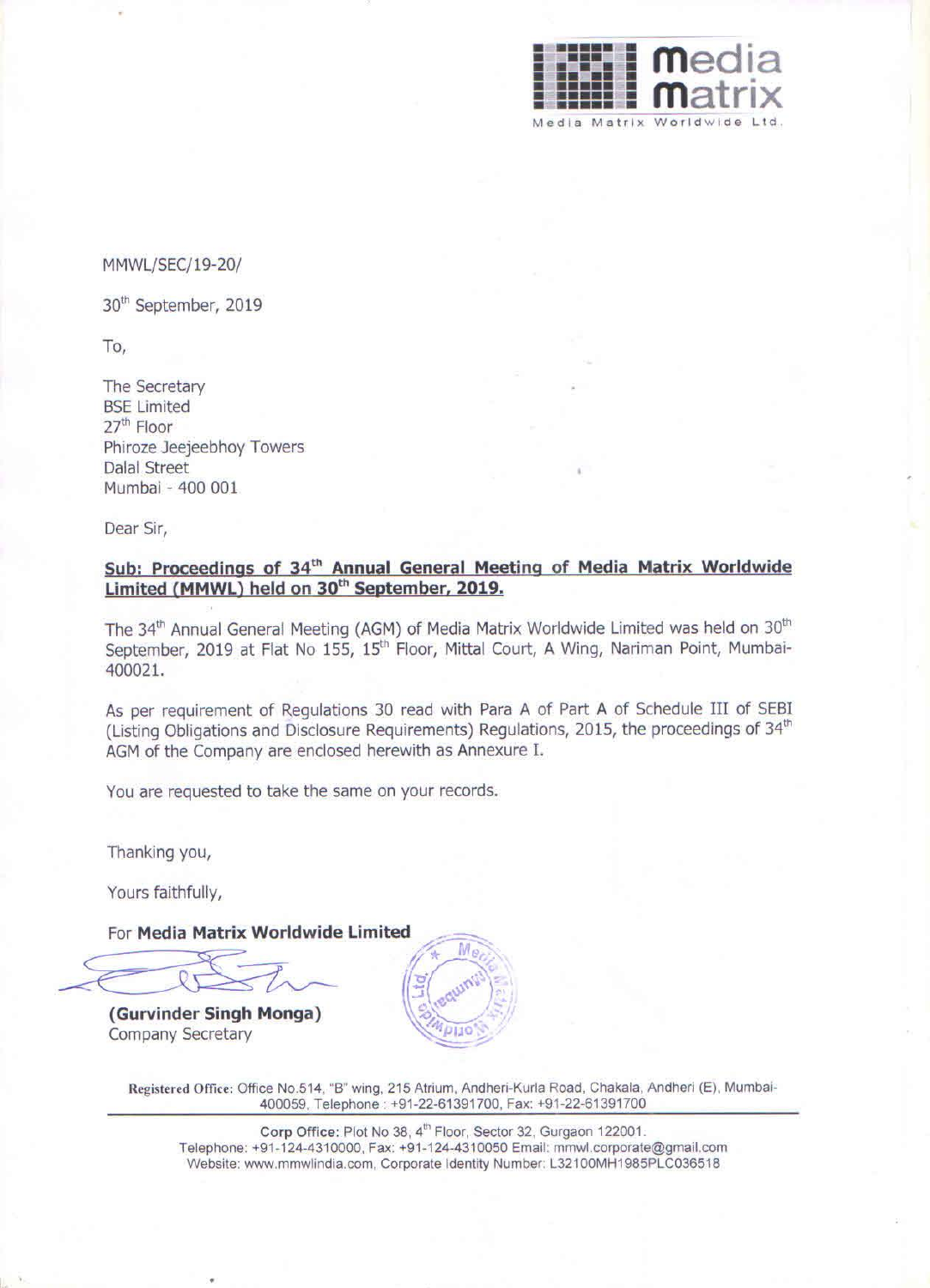•

•

•



#### **Annexure -I**

## PROCEEDINGS OF 34<sup>TH</sup> ANNUAL GENERAL MEETING OF THE MEMBERS OF MEDIA **MATRIX WORLDWIDE LIMITED HELD ON MONDAY, THE 30TH DAY OF SEPTEMBER, 2019 AT 9:30 A.M.**

The 34 th Annual General Meeting of the Members of Media Matrix Worldwide Limited was held on Monday, the 30th day of September, 2019 at 9:30 A.M. at the Flat No 155, 15th Floor, Mittal Court, A Wing, Nariman Point, Mumbai-400021.

Shri Gurvinder Singh Monga, Company Secretary welcomed the members and Introduced Board Members present at the meeting, viz. Shri Sandeep Jairath, Whole-time Director cum Chief Financial Officer and Shri Suresh Bohra, Independent Director of the Company. Shri Gurvinder Singh Monga further confirmed the presence of Statutory Auditors and their representative and Secretarial Auditor.

Shri Sandeep Jairath was elected as the Chairman of the meeting who is also the member of Audit Committee. The Chairman also informed that Shri Suresh Bohra who is also the Chairman of the Stakeholders Relationship Committee was present in the meeting. The Chairman also informed that Shri Chhattar Kumar Goushal, Shri Sunil Batra, Shri Aasheesh Verma and Smt. Bela Banerjee could not attend the meeting due to their personal exigencies. Shri Gurvinder Singh Monga, Company Secretary announced the number of members present in person and corporate authorisations represented by their respective authorised representatives and that the requisite quorum was present. The Chairman therefore, called the Meeting to order. The Chairman welcomed the members of the Company.

Shri Gurvinder Singh Monga, Company Secretary informed the members that there were no qualifications, reservations or adverse remarks in the Auditors' Report as well as Secretarial Auditor Report. He then explained the remote e-Voting process and the physical Ballot voting process made available at the AGM venue. He also stated that the Company had provided an option to the shareholders for voting through electronic mode I.e. remote e-Voting through NSDL which remained open from 27<sup>th</sup> September, 2019 (09:00 A.M.) to 29<sup>th</sup> September, 2019 (05:00 P.M.).

**Corp Office: Plot No 38, 4" Floor, Sector 32, Gurgaon 122001.** Telephone: +91-124-4310000, Fax: +91 -1 24-4310050 Email: mmwl.corporate@gmail.com Website: www.mmwlindia.com, Corporate Identity Number: L32100MH1985PLC036518

| Item No.       | <b>Particulars</b>                                                                                                                                                                                                                                   | <b>Resolution</b> |
|----------------|------------------------------------------------------------------------------------------------------------------------------------------------------------------------------------------------------------------------------------------------------|-------------------|
|                | <b>ORDINARY BUSINESS</b>                                                                                                                                                                                                                             |                   |
|                | Receive, consider and adopt :                                                                                                                                                                                                                        | Ordinary          |
|                | a) Audited Financial Statements of the Company for the financial year<br>ended 31 <sup>st</sup> March, 2019, the Reports of the Board of Directors' and<br>Auditors' thereon                                                                         |                   |
|                | b) Audited Consolidated Financial Statements of the Company for the<br>financial year ended 31 <sup>st</sup> March, 2019 and Auditors' Report thereon.                                                                                               |                   |
| $\overline{2}$ | Re-appointment of Shri Sunil Batra (DIN: 02188254) as a Director of<br>the Company, who retires by rotation and being eligible offers himself<br>for re-appointment.                                                                                 | Ordinary          |
| 3              | Appointment of M/s Khandelwal Jain & Co., Chartered Accountants<br>(Firm Registration No. 105049W), as Statutory Auditors of the<br>Company for the financial year 2019-20 and fixation of remuneration<br>by the Board of Directors of the Company. | Ordinary          |

The business items placed before the shareholders for approval as per the Notice of the meeting were then summarized by the Company Secretary. Subsequently, the Chairman ordered voting through ballots. The following businesses were transacted at the meeting by voting through ballots: • .

Registered Office: Office No.514, "B" wing, 215 Atrium, Andheri-Kurla Road, Chakala, Andheri (E), Mumbai-400059, Telephone: +91-22-61391700, Fax: +91-22-61391700